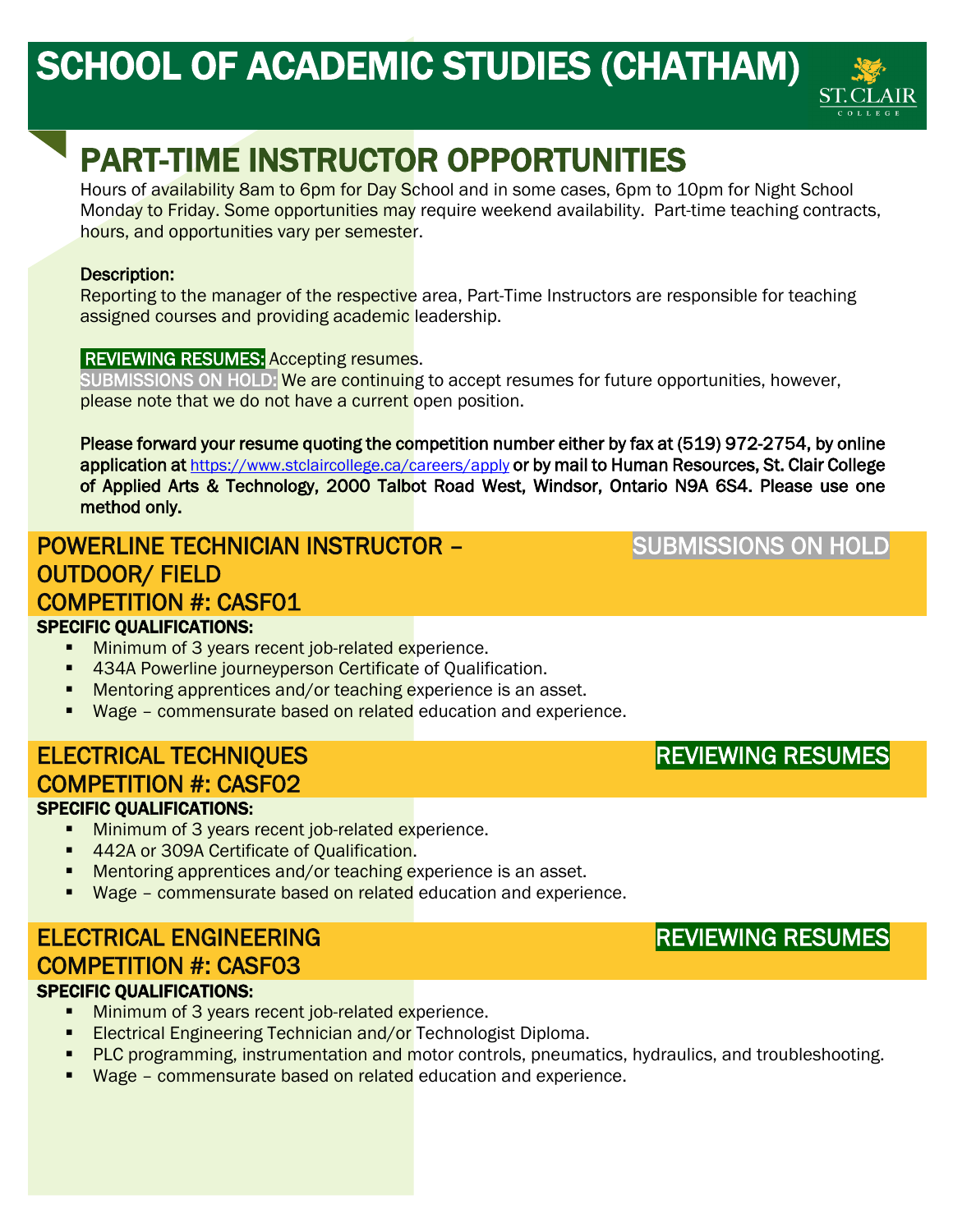# OFFICE ADMINISTRATION HEALTH SERVICES COMPETITION #: CASF04

#### SPECIFIC QUALIFICATIONS:

- Minimum of 3 years recent job-related experience working in the medical environment.
- **Office Administration Health Services Diploma or equivalent.**
- **Health care billing, medical transcription**, medical terminology, health care record keeping, and office management an asset.
- Wage commensurate based on related education and experience.

#### BIOLOGY TEACHER FOR ACE/LBS PROGRAM COMPETITION #: CASF05 SPECIFIC QUALIFICATIONS:

- **Minimum of 3 years recent job-related experience.**
- Degree in Biology able to teach grade 12 level biology course.
- **Biology Emphasis will be placed on huma**n anatomy and physiology, cell biology, plant structure, physiology and microbiology.
- **Wage commensurate based on related** education and experience.

#### COMMUNICATIONS / ENGLISH TEACHER FOR ACE/ LBS PROGRAM COMPETITION #: CASF07

- **Minimum 3 years recent job-related experience.**
- **Degree in English or Languages or communications able to teach grade 12 level English/** communications course.
- **Wage commensurate based on related** education and experience.
- **Emphasis will be on planning, outlining, writing and reviewing essays, APA format, for both personal and** business situations. Resume writing, and cover letters. Grammar, spelling, and punctuation.

#### AUTOCAD / CAD TEACHER FOR ELECTIRICAL EGINEERING TECHNICIAN PROGRAM COMPETITION #: CASF08

- **Minimum 3 years recent job-related experience.**
- CAD designer, capable of teaching AutoCAD and AutoCAD electrical software.
- Wage commensurate based on related education and experience.
- Introduce the students to reading, interpreting, and creating electrical wiring diagrams using industry standard rules and symbols. Using AutoCAD and AutoCAD Electrical, to generate simple 2D drawings, and standard electrical symbols. Interpret electrical wiring diagrams.

#### K231 OAE BUSINESS CALCULATIONS PROGRAM COMPETITION #: CASF09

- **Minimum 3 years recent job-related experience.**
- **Business accounting or Business diploma or degree.**
- Wage commensurate based on related education and experience.
- **Emphasis a review of basic arithmetic fundamentals and functions, and Part two consists of practical** business applications in banking, merchandising, interest, consumer finance and payroll

# SUBMISSIONS ON HOLD

# SUBMISSIONS ON HOLD

SUBMISSIONS ON HOLD

# SUBMISSIONS ON HOLD

# SUBMISSIONS ON HOLD